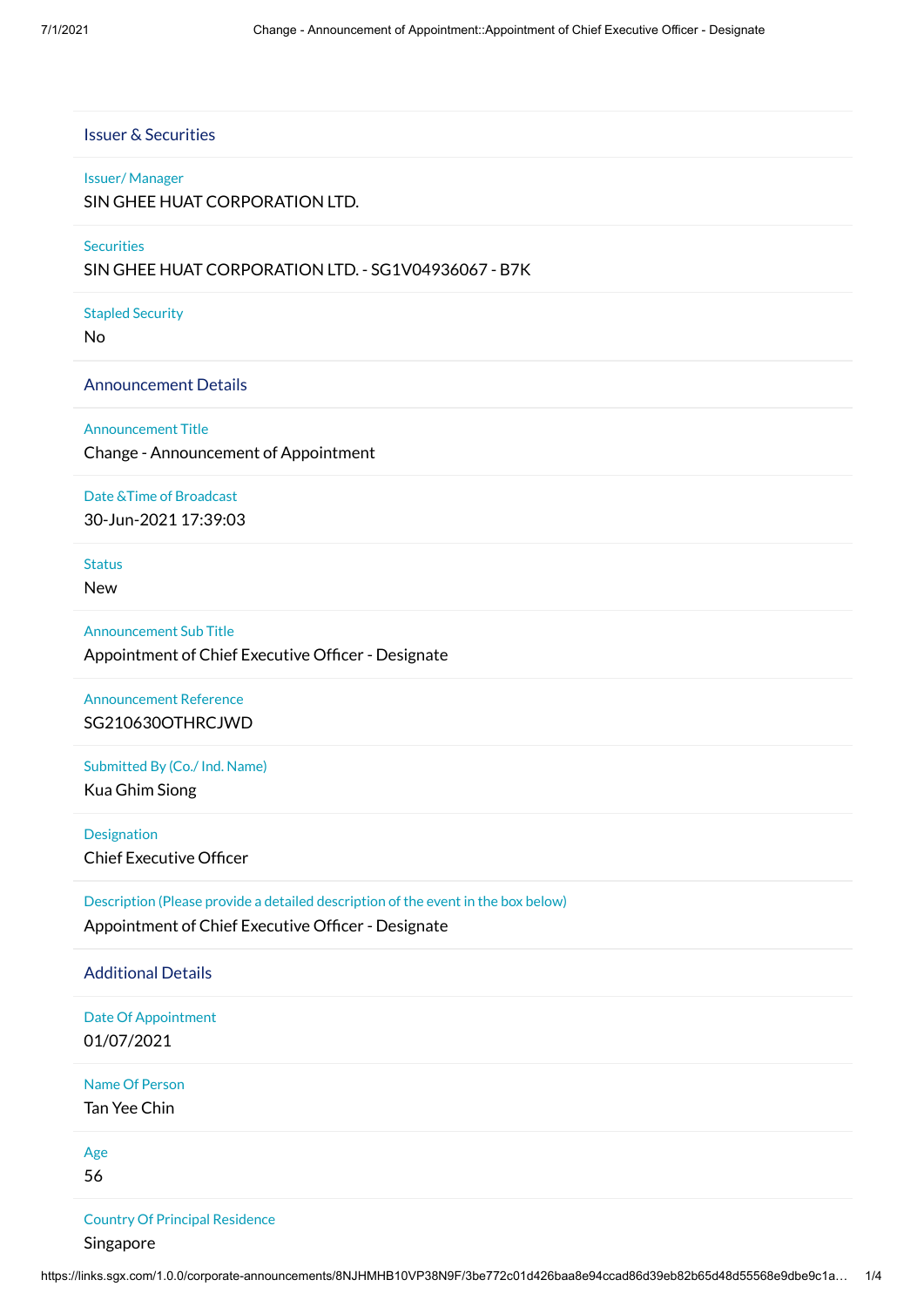The Board's comments on this appointment (including rationale, selection criteria, and the search and nomination process)

The Board approved the appointment of Mr Tan Yee Chin to succeed Mr Kua Ghim Siong who will be relinquished as Chief Executive Officer ("CEO") of the Company on 1 October 2021. Mr Tan will be CEO designate effective from 1 July 2021 and assume the role of CEO on 1 October 2021.

Whether appointment is executive, and if so, the area of responsibility

Yes. He is responsible for corporate strategic direction and general management of the Group, and concurrently oversees the purchasing function.

Job Title (e.g. Lead ID, AC Chairman, AC Member etc.) Chief Executive Officer - designate

Professional qualifications

GCE "O" Levels

Any relationship (including immediate family relationships) with any existing director, existing executive officer, the issuer and/ or substantial shareholder of the listed issuer or any of its principal subsidiaries

None

Conflict of interests (including any competing business) None

Working experience and occupation(s) during the past 10 years 2004 - 2020 : Chairman and Chief Executive Officer of Soon Lian Holdings Limited

Undertaking submitted to the listed issuer in the form of Appendix 7.7 (Listing Rule 704(7)) Or Appendix 7H (Catalist Rule 704(6))

Yes

Shareholding interest in the listed issuer and its subsidiaries? No

# These fields are not applicable for announcements of appointments pursuant to Listing Rule 704 (9) or Catalist Rule 704 (8).

Past (for the last 5 years) SOON LIAN HOLDINGS LIMITED SL METALS PTE. LTD. SL CORPORTION PTE. LTD. SL METALS (M) SDN. BHD. SL METALS (TAIWAN) CO., LTD SL METALS (SUZHOU) CO., LTD SL METALS (SHENZHEN) CO., LTD (IN PROCESS OF VOLUNTARY WINDING UP)

### Present

CONCENTRATE ENGINEERING PTE. LTD. CONCENTRATE HOLDINGS PTE. LTD. SOON TIEN HOLDINGS PTE. LTD. SOON TIEN INVESTMENTS PTE. LTD. CONCENTRATE ENGINEERING (M) SDN BHD

(a) Whether at any time during the last 10 years, an application or a petition under any bankruptcy law of any jurisdiction was filed against him or against a partnership of which he was a partner at the time when he was a partner or at any time within 2 years from the date he ceased to be a partner?

No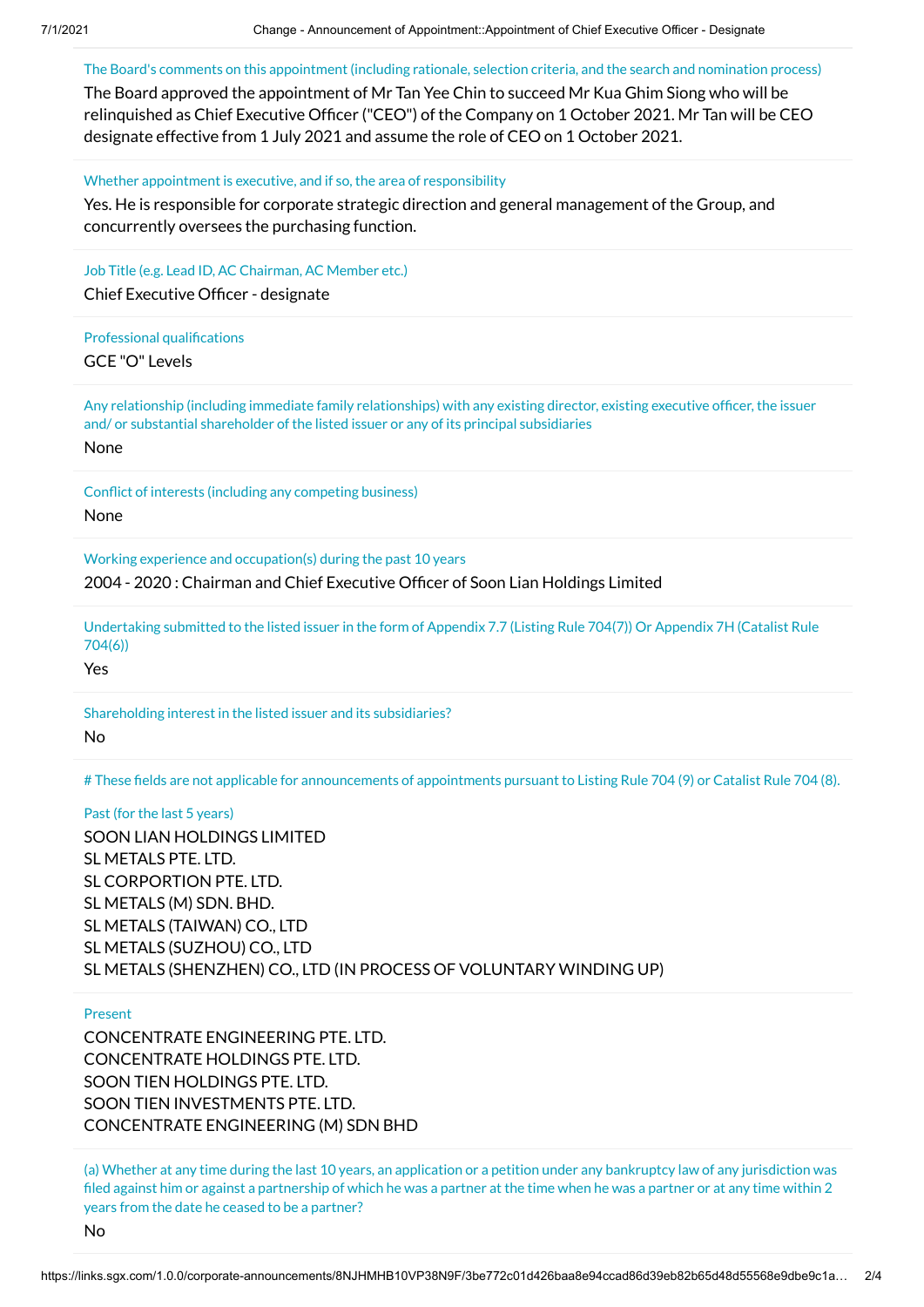#### 7/1/2021 Change - Announcement of Appointment::Appointment of Chief Executive Officer - Designate

(b) Whether at any time during the last 10 years, an application or a petition under any law of any jurisdiction was filed against an entity (not being a partnership) of which he was a director or an equivalent person or a key executive, at the time when he was a director or an equivalent person or a key executive of that entity or at any time within 2 years from the date he ceased to be a director or an equivalent person or a key executive of that entity, for the winding up or dissolution of that entity or, where that entity is the trustee of a business trust, that business trust, on the ground of insolvency?

No

(c) Whether there is any unsatisfied judgment against him?

No

(d) Whether he has ever been convicted of any offence, in Singapore or elsewhere, involving fraud or dishonesty which is punishable with imprisonment, or has been the subject of any criminal proceedings (including any pending criminal proceedings of which he is aware) for such purpose?

No

(e) Whether he has ever been convicted of any offence, in Singapore or elsewhere, involving a breach of any law or regulatory requirement that relates to the securities or futures industry in Singapore or elsewhere, or has been the subject of any

# **CHANGE - ANNOUNCEMENT OF APPOINTMENT::APPOINTMENT OF CHIEF EXECUTIVE OFFICER -**DESIGNATE

(f) Whether at any time during the last 10 years, judgment has been entered against him in any civil proceedings in Singapore or elsewhere involving a breach of any law or regulatory requirement that relates to the securities or futures industry in Singapore or elsewhere, or a finding of fraud, misrepresentation or dishonesty on his part, or he has been the subject of any civil proceedings (including any pending civil proceedings of which he is aware) involving an allegation of fraud, misrepresentation or dishonesty on his part?

No

(g) Whether he has ever been convicted in Singapore or elsewhere of any offence in connection with the formation or management of any entity or business trust?

No

(h) Whether he has ever been disqualified from acting as a director or an equivalent person of any entity (including the trustee of a business trust), or from taking part directly or indirectly in the management of any entity or business trust? No

(i) Whether he has ever been the subject of any order, judgment or ruling of any court, tribunal or governmental body, permanently or temporarily enjoining him from engaging in any type of business practice or activity?

No

(j) Whether he has ever, to his knowledge, been concerned with the management or conduct, in Singapore or elsewhere, of the affairs of :-

(i) any corporation which has been investigated for a breach of any law or regulatory requirement governing corporations in Singapore or elsewhere; or

No

(ii) any entity (not being a corporation) which has been investigated for a breach of any law or regulatory requirement governing such entities in Singapore or elsewhere; or

No

(iii) any business trust which has been investigated for a breach of any law or regulatory requirement governing business trusts in Singapore or elsewhere; or

No

(iv) any entity or business trust which has been investigated for a breach of any law or regulatory requirement that relates to the securities or futures industry in Singapore or elsewhere, in connection with any matter occurring or arising during that period when he was so concerned with the entity or business trust?